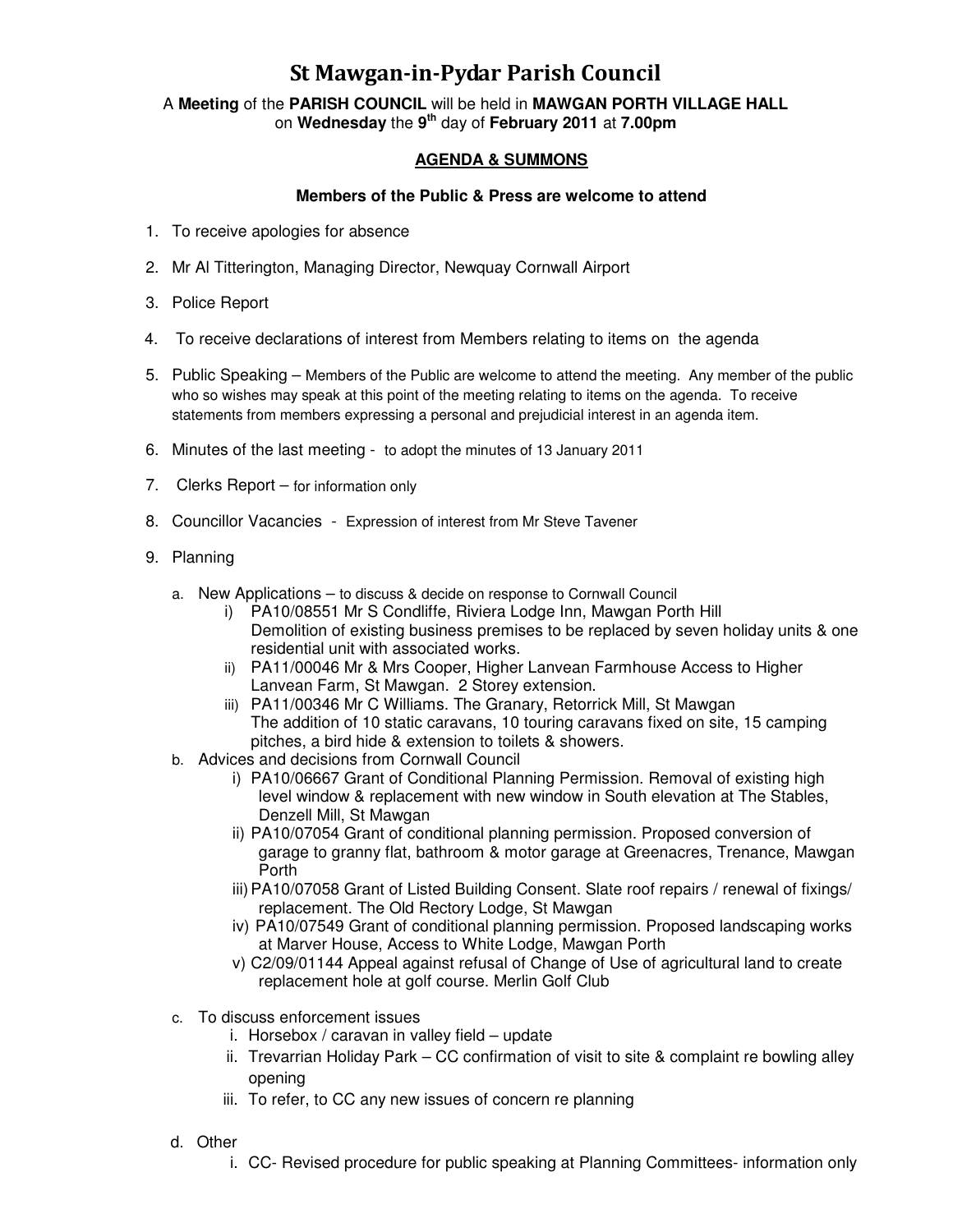- ii. White Lodge complex Section 106 funds
- iii. Local Council Protocol To consider response from David Emerson CC
- 10. The Newquay & St Columb Community Network Forum to receive report circulated
- 11. Amenity Area Working Group Report
	- a. Burial fee review
- 12. Beach & Environment Working Group Report
	- a. Business contributions towards beach cleaning
- 13. Transport & Rights of Way Working Group Report
	- a. Footpath between Ball Lane & the Convent.
	- b. Footpath 39 update
	- c. Review the position of the lines at Mawgan Porth Bridge
	- d. To raise any issues for the Council's attention
- 14. Other Reports to receive reports from meetings for information
- 15. Accounts to approve payment of accounts
- 16. Correspondence for information
	- a. Notice of Road Closure -Road from Mawgan Porth Hill to Mawgan Porth Holiday Park, Mawgan Porth 14th to 20th February 2011 (24 hours weekends included)
	- b. Notice of road Closure –Trevedras Rd, St Mawgan  $28<sup>th</sup>$  Feb- 4<sup>th</sup> March (24hours)
	- c. Environment Agency Flood Link Newsletter
	- d. Stephen Gilbert MP –Advice Surgery dates January June 2011
- 17. Correspondence for discussion & decision
	- a. REG Windpower –Proposals for wind turbines at Denzell Downs
	- b. Marie Curie Cancer Care Request for donation
	- c. Public Conveniences Future maintenance
	- d. Govan Ltd Solar Energy
- 18. Any Other Business to advise of agenda items for the next meeting

## Laurie Lee

Laurie Lee – Clerk to the Council **Accord 12 February 2011**